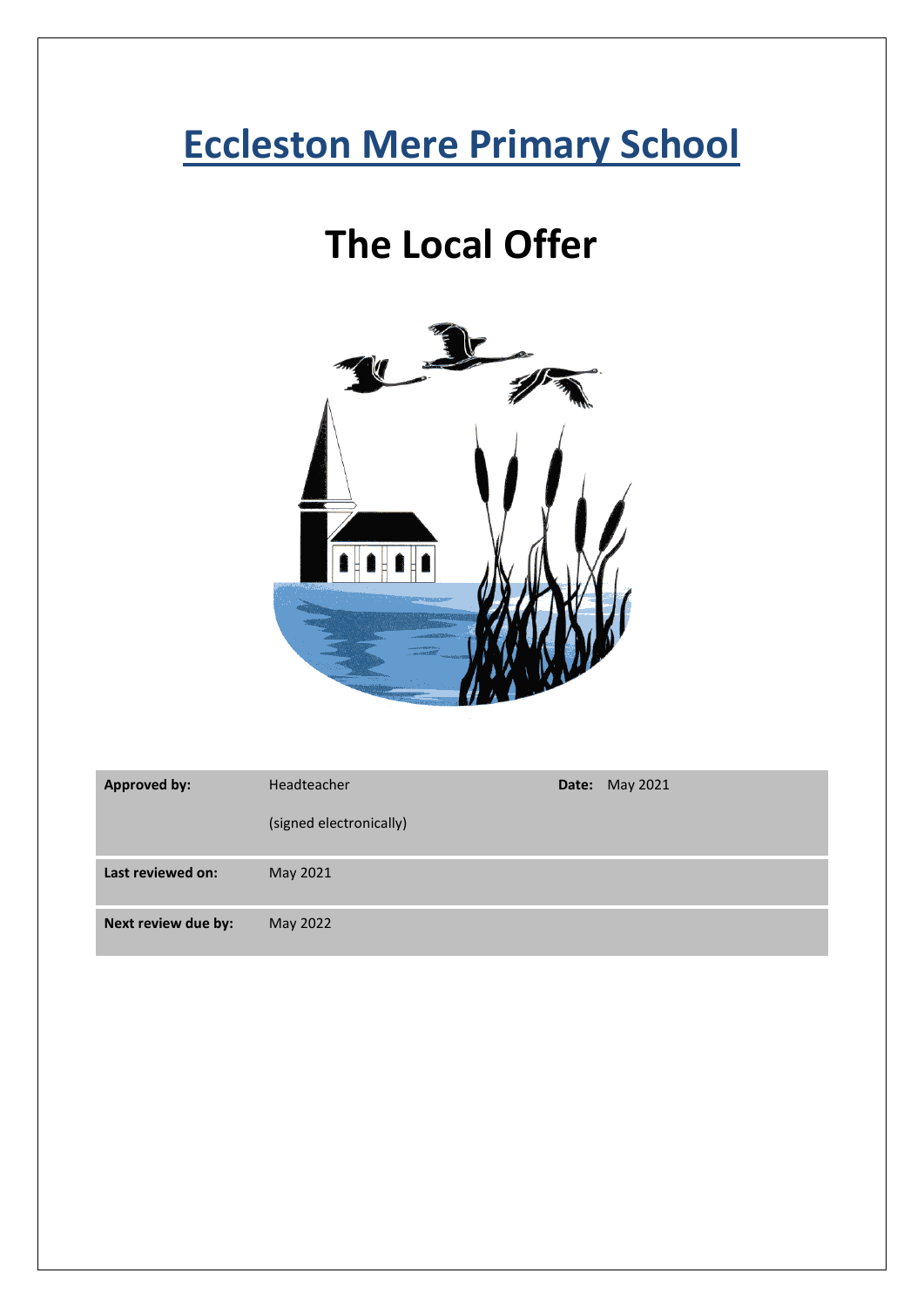#### **What is the local offer?**

'Our local offer' is information for parents/carers of children who have Special Educational Needs or a disability (SEN/SEND). The information contained outlines the support and provision they can expect to receive whilst attending this school.

# **Support for your child at Eccleston Mere Primary School**

At Eccleston Mere Primary School our primary aim is to help every child achieve the very best they can. Sometimes a child may need additional support for some or all of their time at school.

### **How are Special Educational Needs defined?**

"Children have a Special Educational Need if they have a learning difficulty which calls for special educational provision to be made for them" and "Children have a learning difficulty" if they:

- a) Have a significantly greater difficulty in learning than the majority of children of the same age; or
- b) Have a disability which prevents them from making use of educational facilities of a kind generally provided for children of the same age in schools within the area of the Local Educational Authority."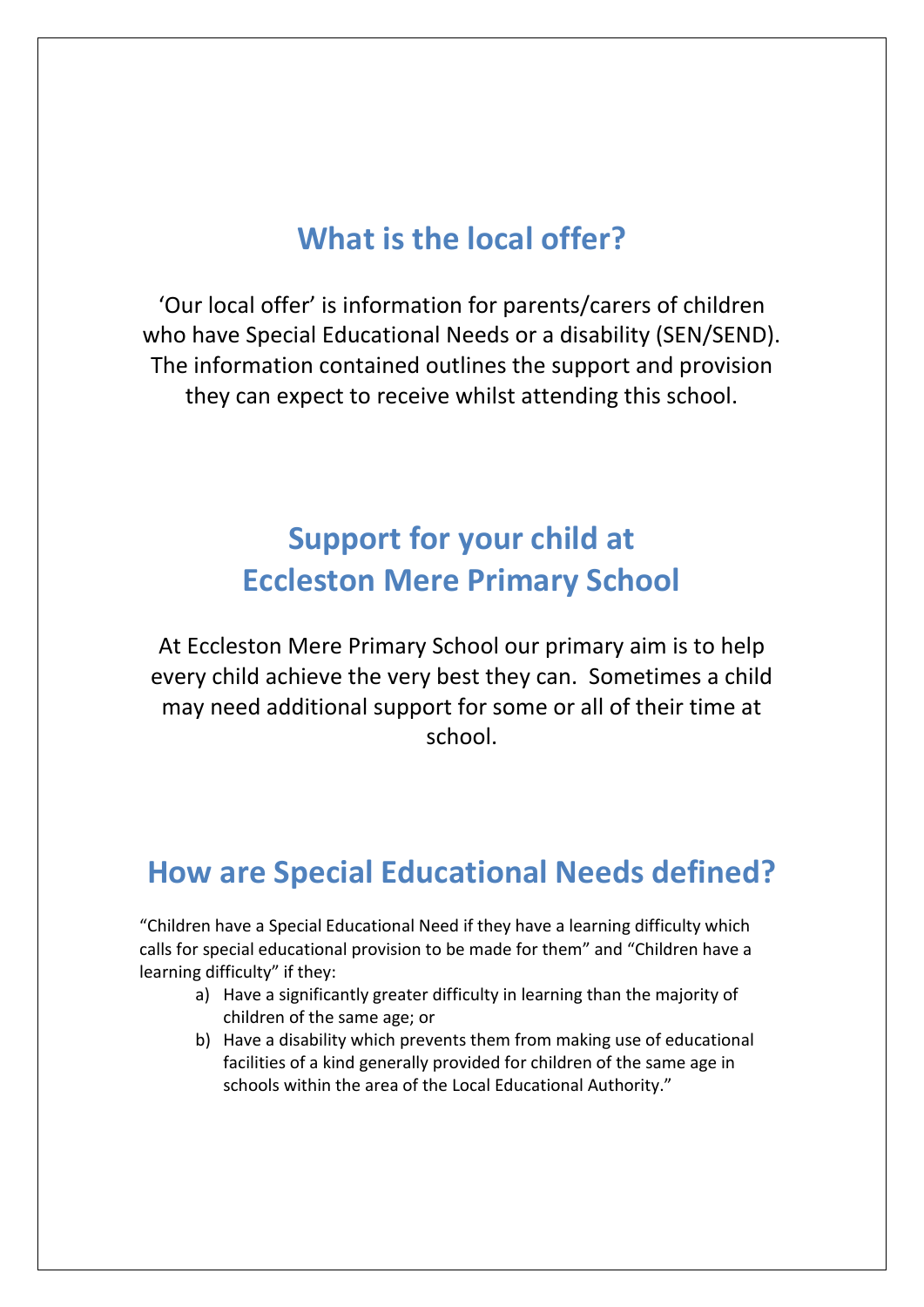# **Who are the best people to talk to in school about my child's learning/Special Educational Needs or disability (SEND)?**

At Eccleston Mere we have a highly experienced team of staff who may be involved in supporting your child.

#### Class Teacher

- Your child's teacher would be the first person with whom to discuss any concerns with.
- The class teacher is responsible for checking on the progress of your child, planning for and delivering any additional help needed.
- The teacher may write a 'Student Support Plan' and share and review these with you and your child each term.
- If you are not happy that your concerns are being managed and your child is still not making progress you should contact the school SENCo – Mrs Amanda Noblett or Head Teacher – Mr Ryan Mugan.

#### Special Educational Needs Co-ordinator (SENCo)

Mrs Amanda Noblett is school's named SENCo and can be contacted via the school office on (01744) 734829 or by emailing school [ecclestonmere@sthelens.org.uk](mailto:ecclestonmere@sthelens.org.uk) It is her responsibility to:

- Co-ordinate all support for children with SEN
- Ensure that parents are involved and supported in their child's learning journey
- Liaise with all other professionals who may work with your child
- Update the school's SEN register; monitoring register and to monitor individual children's progress
- Provide specialist support for teachers and support staff so that children with SEND can achieve their best

#### Head Teacher

Mr. Ryan Mugan is Eccleston Mere Primary School's Head Teacher and can be contacted via the school office on (01744)734829.

It is his responsibility to:

- Oversee the support for children with SEND and ensure that your child's needs are met
- Ensure that the Governing Body is updated with any issues relating to SEND.

#### SEND Governor

The Governing Body, in co-operation with the Head Teacher :-

• determines the school's general policy and approach to provision for children with additional needs and disability.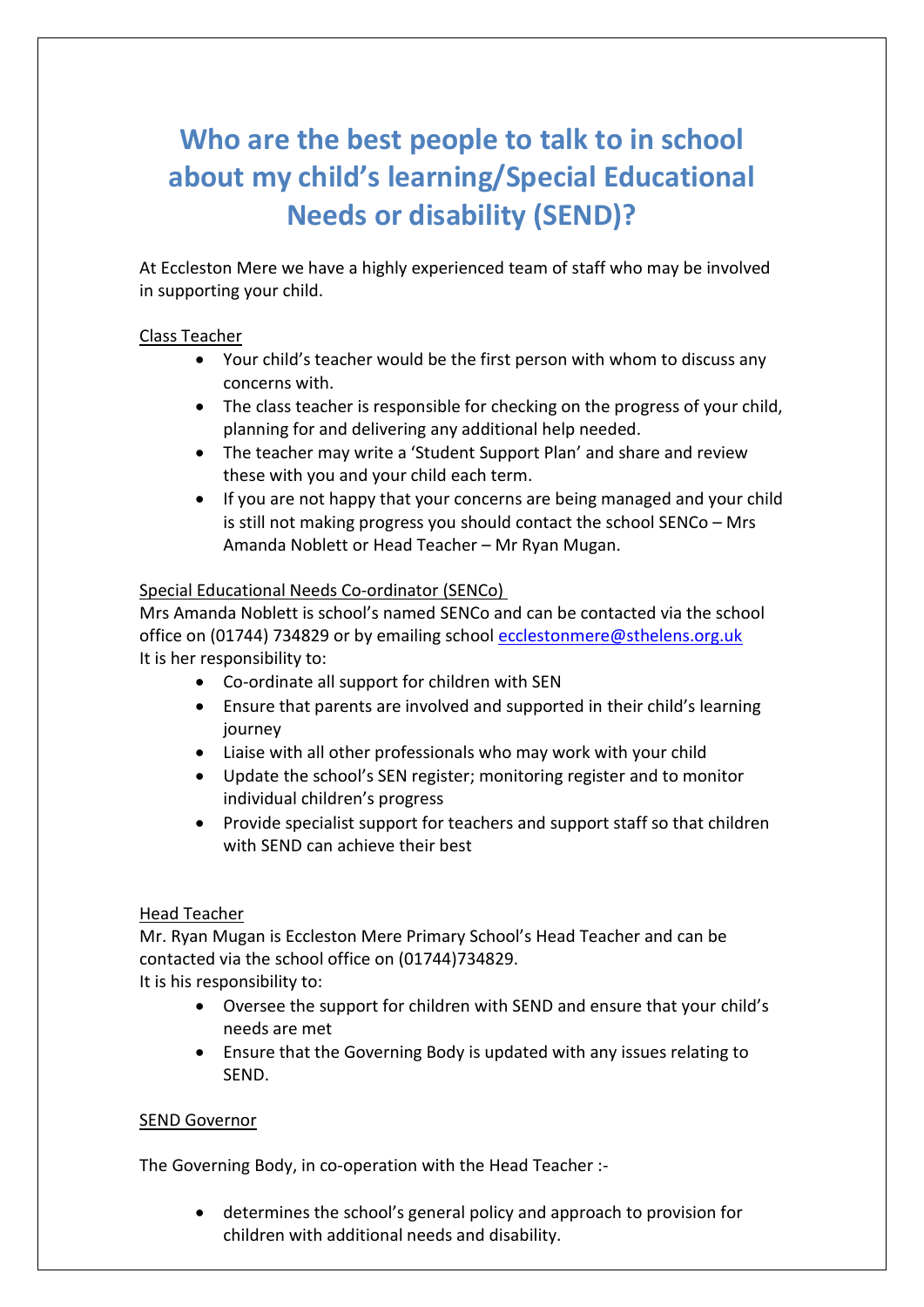- establishes the appropriate staffing and funding arrangements and maintains a general oversight of the school's work.
- has appointed a committee to take a special interest in the school's work on behalf of children with additional needs and disability.
- Our SEND governor is Mrs. Victoria Atherton.

# **What is the code of practice for children with a Special Educational Need?**

**In September 2014** the government replaced two SEN categories of School Action and School Action Plus with a new single category called **'additional SEN support'**. This is a more simplified, rigorous approach which will focus the system on the impact of the support provided to the individual child.

All children and young people from age 0-25, who have significant special educational needs will undergo an Education Health and Care (EHC) Assessment (unless their parents, carers or the young person opt out of the new system). This will lead to an '**EHC Plan**'.

As a school we will continue to identify need and ensure provision is in place.

Early identification of children that may have Special Educational Needs is important, as is close co-operation between school and parents.

• Raising a concern is the initial stage of this process. When a teacher observes that a child is not responding as expected or is having increasing difficulties in learning or behaviour, the teacher will seek advice from the SENCo and try alternative strategies in the classroom to resolve the problem. The teacher, SENCo and parents will discuss the strategies that have already been tried and together they will judge the progress that ought to have been made and whether there are any other factors, which may be affecting the child. The parents may be able to help support the school in helping their child. If teachers and parents agree that interventions which are additional or different from the school's differentiated curriculum and other strategies are needed, this triggers additional SEN support as follows.

Information needs to be collected from

- the class teacher
- the SENCo
- any professional working with the child in health or social services, with the parents' agreement
- the parents

*The SENCo may also*

- carry out any further assessments needed
- plan future support with the class teacher
- monitor and review any action taken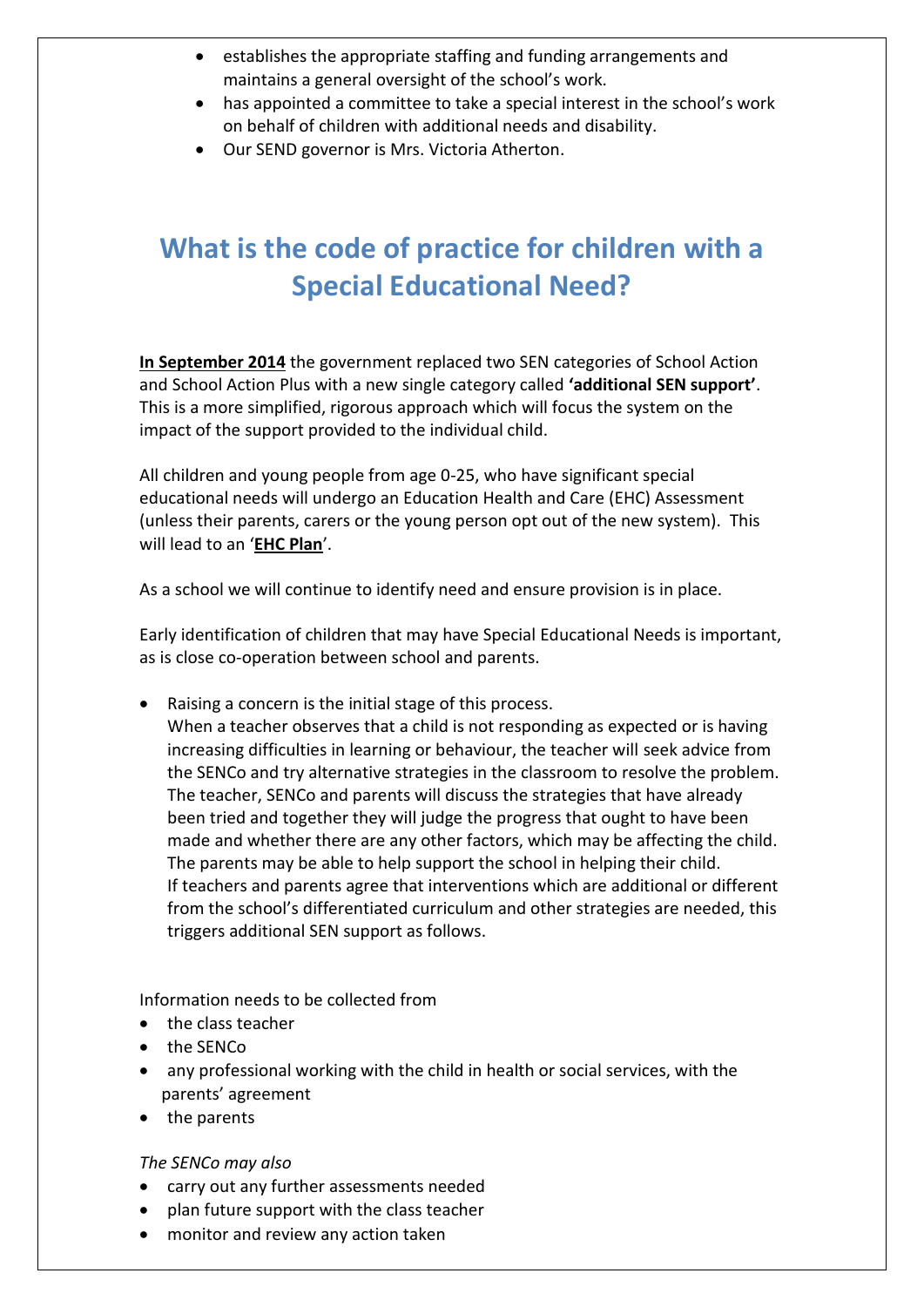*The class teacher can*

- plan and deliver an individualised programme
- work with the child on a daily basis

*The SENCo and/or the teacher should*

- consult with parents about the plan
- inform the parents about progress

Other school action might include:

- different learning materials
- special equipment
- individual or group support
- staff development in the use of alternative strategies
- adult time to plan interventions and/or monitor progress

A Student Support Plan needs to be kept for all children on the SEND register or who are receiving extra support; two or three short term targets, strategies, provision, review dates, success criteria and the outcomes of reviews, including parents' views. A Student Support Plan should record details that are additional to and different from the differentiated plan for the class. The Student Support Plan should be discussed with parents and child.

If the child continues to make little or no progress in learning or behaviour, the school will need to seek help from outside agencies.

The interventions already implemented will need to be reviewed with some or all of these people

- SENCo
- Head teacher
- Senior leadership team
- The class teacher
- Learning support assistants (LSA)
- Health or social service professionals
- Local authority inclusion officer

They will consider the strategies tried, the targets set and any progress that has been made.

A new Student Support Plan should be written to include new targets, new strategies and any specialist assessments needed from those already involved with the child, or from other specialists, such as Educational Psychologists. The agreement of the parent must be obtained before doing this.

Any further advice that is sought must be recorded, together with the results of the advice and the interventions taken. The parents and child should be involved in the drawing up of the Student Support Plan.

The class teacher is responsible for carrying out the interventions set out in the Student Support Plan If the strategies employed do not result in an improvement in the child's learning, then further advice will be sought.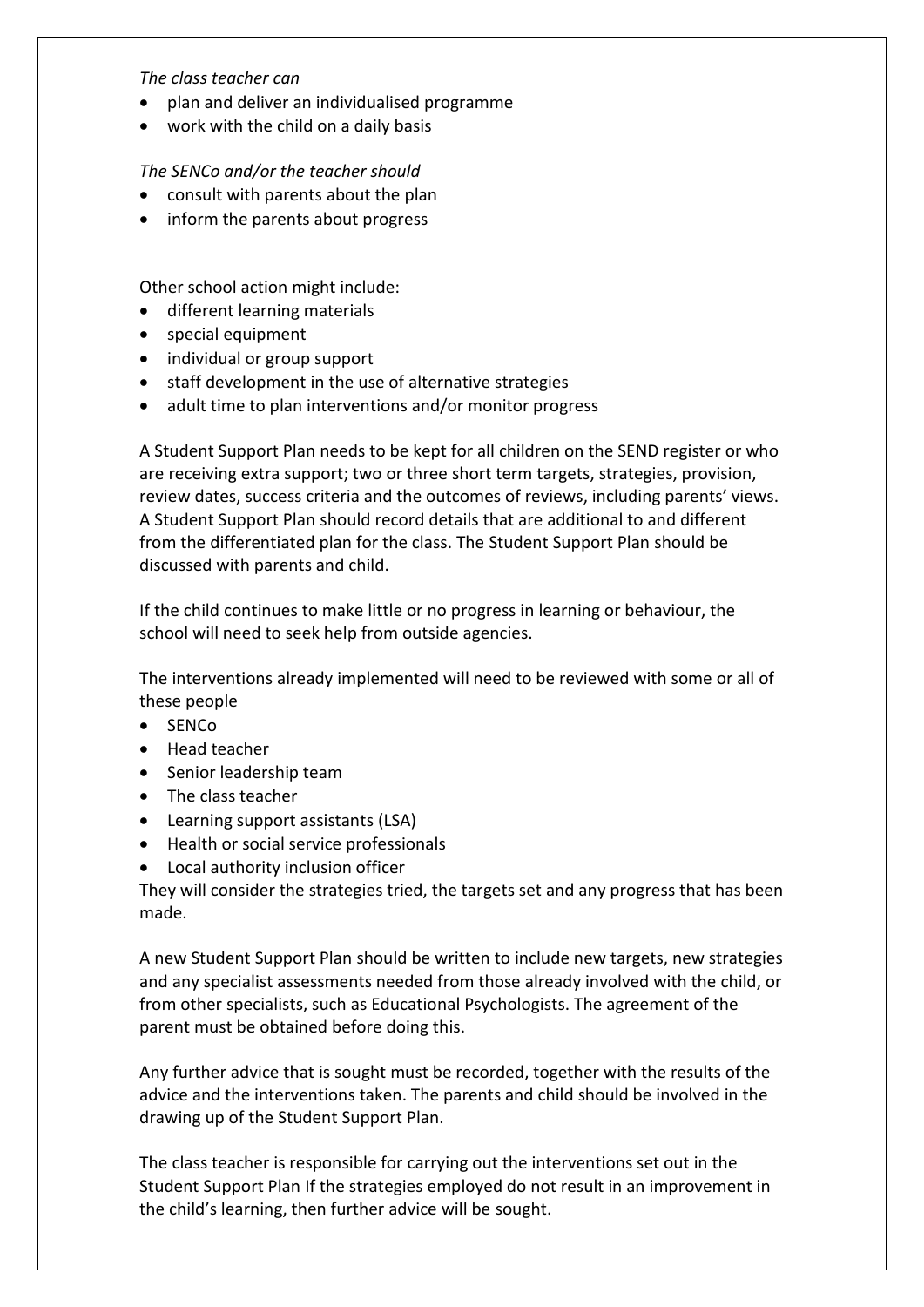### **How will we measure the progress of your child in school?**

- Your child's progress is continually monitored by his/her class teacher
- His/her progress is reviewed formally every term against age related expectations.
- At the end of each Key Stage (i.e. at the end of Year 2 and Year 6) all children are required to be formally assessed using Standard Assessment Tests (SATS). This is something the Government requires all schools to do.
- A Student Support Plan will be reviewed in consultation with parents and the child, every term and a plan for the next term made.
- The progress of children with an 'EHC Plan (Educational, Health Care Plan)' will be formally reviewed at an Annual Review with all professionals involved with the child's education in attendance.

# **How will school let me know if they have any concerns about my child's learning in school?**

- Early identification of children with additional needs is very important. Staff at Eccleston Mere are highly effective in recognising any difficulties a child may be experiencing.
- In the Foundation Stage the 'Early Years Profile' is one tool that is used to identify problems that a child may be experiencing, but also the teacher's expertise is relied upon.
- There are regular discussions between the SENCo and staff and formal meetings are held during each term, where concerns regarding children are raised and the progress of others discussed. All children have vision and hearing tests during their foundation year and their parents will have the opportunity to talk to the school nurse about any health concerns.
- If your child is identified as not making progress, then a meeting with you, the class teacher and SENCo will be arranged to discuss the concerns in more detail.

# **What are the different types of support available for children with SEND at Eccleston Mere?**

- All pupils at Eccleston Mere receive quality first teaching from experienced staff.
- A range of teaching and learning styles are used and appropriate targets set that are well matched to a child's need.
- When a child's learning need has been identified specific programmes could be delivered to improve learning.

It could include the following: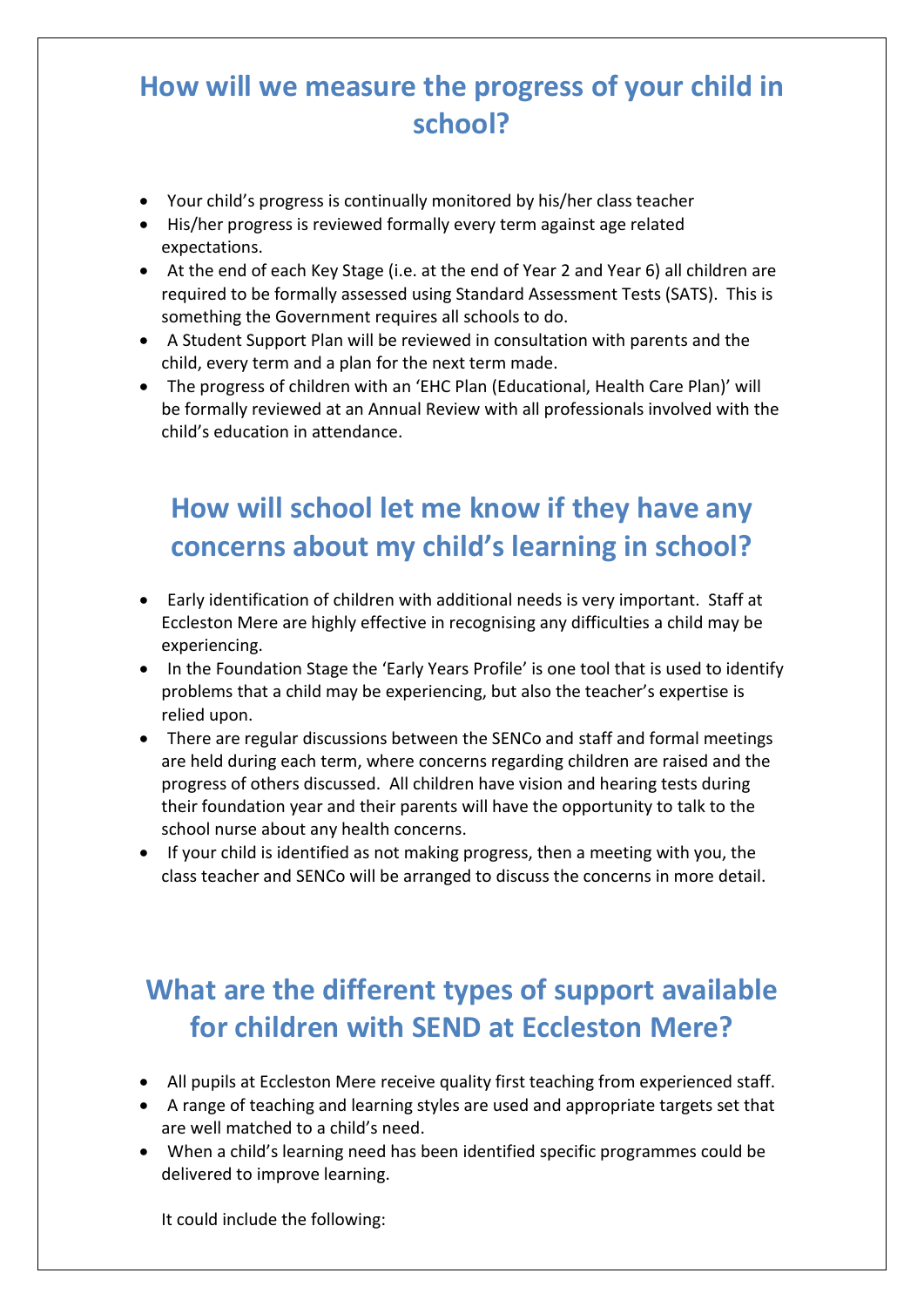- − Wave 3 Literacy intervention to develop reading and writing skills
- − Social skills group
- − Speech and Language Therapy programmes
- − Physiotherapy/Occupational Therapy programmes
- − 'Living Language' programme to develop speech and language skills; promote independence and learn essential life skills.
- − 'RM Maths' ICT programme
- − Booster classes/groups in literacy and numeracy
- − Pastoral Mentor intervention programmes to support emotional wellbeing
- − 'First Class @ Number'
- − 'Success at Arithmetic'
- − 'In Sync'
- − Beat it!
- − 'Project X Reading'
- − Social stories
- − TEACHH approach
- − Sensory breaks/diets
- In addition, staff at school work very closely with a wide range of professionals and external agencies and seek their advice and input into your child's differentiated learning programme.
- This could include support from the following services:
	- − Speech and Language Therapy (SALT)
	- − Physiotherapy
	- − Occupational Therapy
	- − Behaviour Improvement Team (BIT)
	- − LASC (Language and Social Communication)
	- − EAL (English as an Additional Language)
	- − Learning Support Service (LSS)
	- − Educational Psychology
	- − CAMHS (Child, Adult Mental Health Services)
	- − School Nurse who works closely with us and families of children who have a medical need. If a care plan is required this would be completed by the nurse with the parent.

### **What support is available for my child's overall well-being?**

- In addition to your child's class teacher, Mrs Riley our Pastoral Mentor, is responsible for the emotional well-being of our children. Behaviour problems can be discussed with Mrs. Riley as can any attendance issues and associated problems.
- Should the behaviour of a child become a greater cause for concern then a meeting with parents will be arranged and a Student Support Plan created.
- Advice and input from other professionals such as Behaviour Intervention Team (BIT) or Educational Psychologist could also be called upon.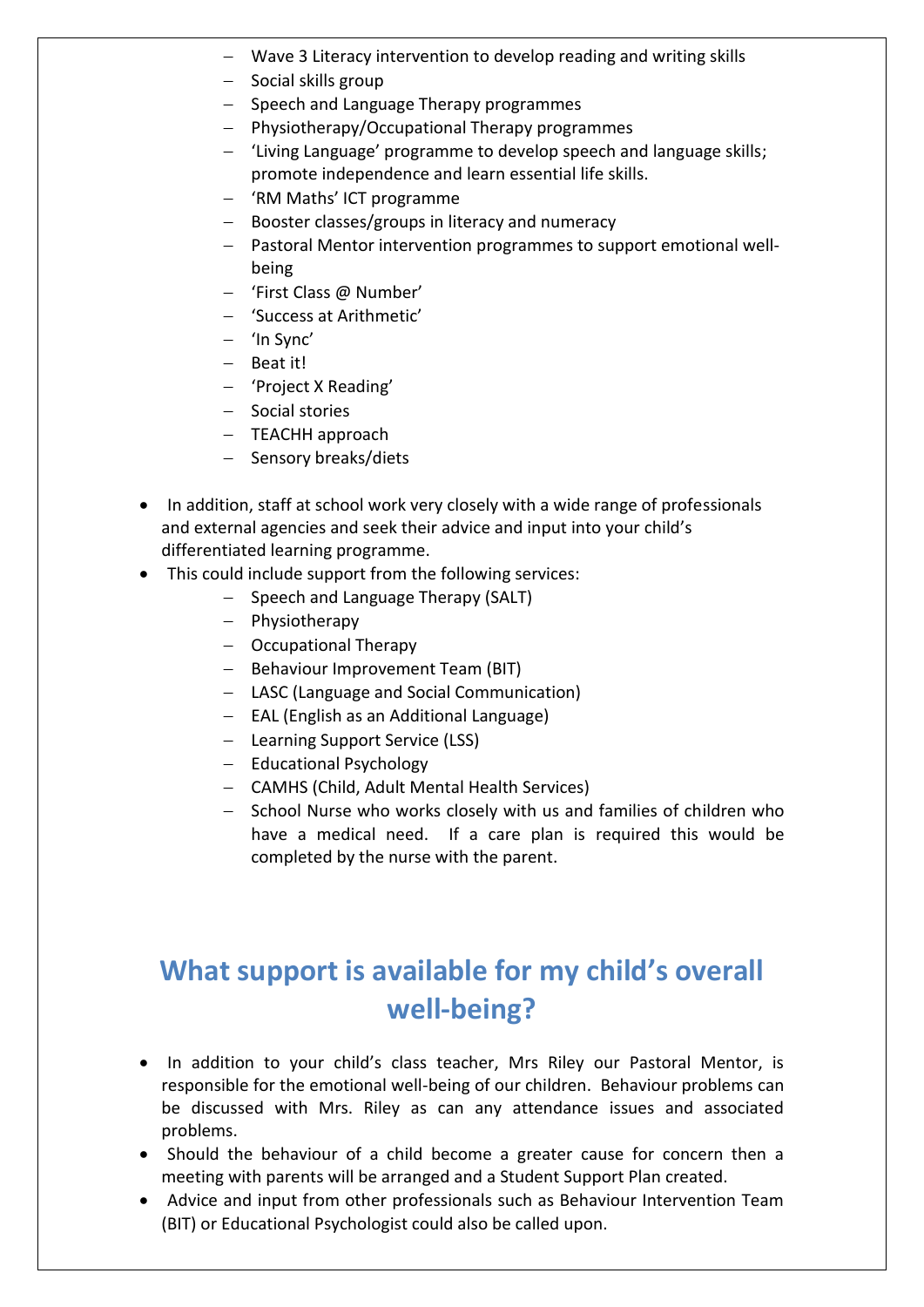- Most staff are paediatric first aid trained and are able to administer medicines with parental permission and in-line with school policy.
- The care of a child with a greater medical need would in the first instance need to be discussed with Mr Ryan Mugan, Head Teacher, so that a plan of care could be implemented and training needs for staff identified.

#### **How is extra support allocated to children?**

- The school budget, received from St Helens LA, includes money for supporting children with SEND.
- The Head Teacher decides on the budget for Special Educational Needs and Disabilities in consultation with the school governors, on the basis of needs in the school.
- The Head Teacher and the SENCo discuss all the information they have about SEND in the school, including:
	- − the children receiving extra support already
	- − the children requiring extra support
	- − the children who have been identified as not making as much progress as would be expected. They decide what resources/training and support is needed.
- All resources/training and support are reviewed regularly and changes made as necessary.

#### **How will I know how my child is doing?**

- Each term, you will be invited to review your child's Student Support Plan with the class teacher.
- In addition there are termly parents' evenings and an end of year report.
- As well as this, there are interim reviews that can be arranged throughout the year and an annual review which is held once each academic year.
- Eccleston Mere operates an 'open door policy' which enables you to arrange to speak to your child's class teacher when you need to.

### **What other facilities are available for children with SEND at Eccleston Mere Primary School?**

#### Sensory Room

This room is used by many children in the school and is of particular benefit to those children with complex needs. Resources within the room are used sympathetically to meet individual needs. Resources include a projector, bubble tubes, bean bags, teddies, sensory toys, fibre optics and sensory boxes.

#### Woodland Area

A mature woodland area allows the children to explore using their different senses. It is often used throughout the school year to enhance experimental learning.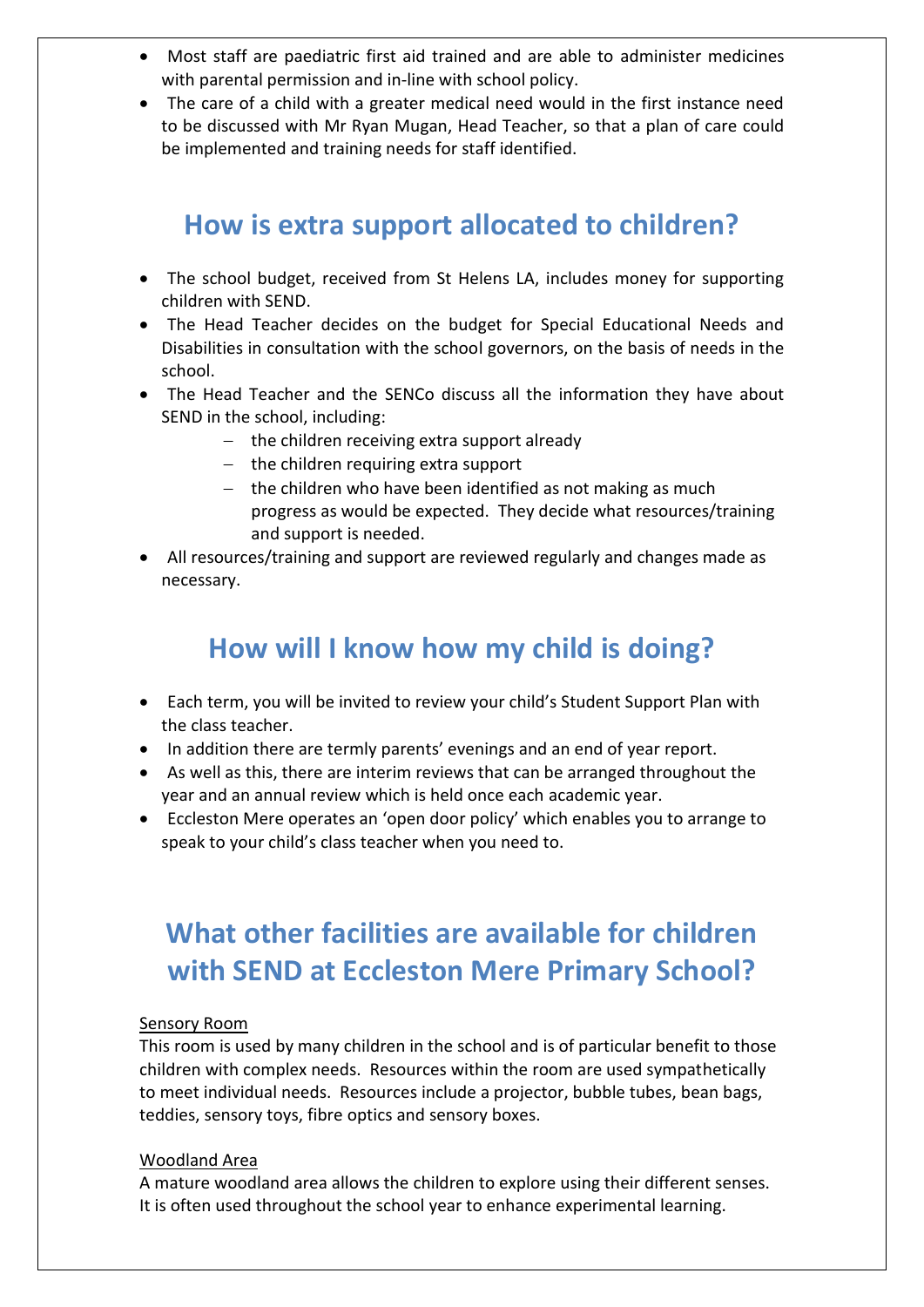Examples of activities include, tent-building, campfire, cooking and mini-beast hunting

Lift

There is a lift in the school building that enables access to the upper floor.

#### Changing room

A disabled changing room is located on the upper floor of the school.

Other facilities include: a designated room for music, a dance and drama studio and large school grounds.

### **How are the teachers in school helped to work with children who have additional needs?**

- All staff at Eccleston Mere Primary are teachers of children with additional needs and as such training is an inherent part of Continued Professional Development.
- It is our policy at Eccleston Mere to encourage all staff to develop specialist skills in additional needs and disability. Recent training has included:
	- − Asthma and Epilepsy training
	- − First Aid training, including CPR for babies and infants
	- − 'Team Teach' training
	- − Epipen training
	- − Most staff are Paediatric First Aid qualified.
	- − Defibrillator training
	- − TEACHH training
	- − ASD awareness training
	- − Mental Health Champions
	- − Certified DESTY Mentor Training Programme promoting emotional resilience
	- − Speech and language training

### **What support do we have for you as a parent of a child with Special Educational Needs?**

- At Eccleston Mere we recognise that parents play a key role in the growth and development of their children.With this in mind, we try to ensure full cooperation between school and parents so that all are aiming for the same goal – that of enabling your child to reach his/her full potential.
- Whilst parents are very welcome to chat to class teachers about their child's progress, more formal meetings are arranged each term where parents can discuss at length, the provision of Student Support Plan and the impact of these plans on their child's learning.
- Mrs Noblett (SENCo) or Mrs Riley (Pastoral Mentor) are available to discuss your child's needs.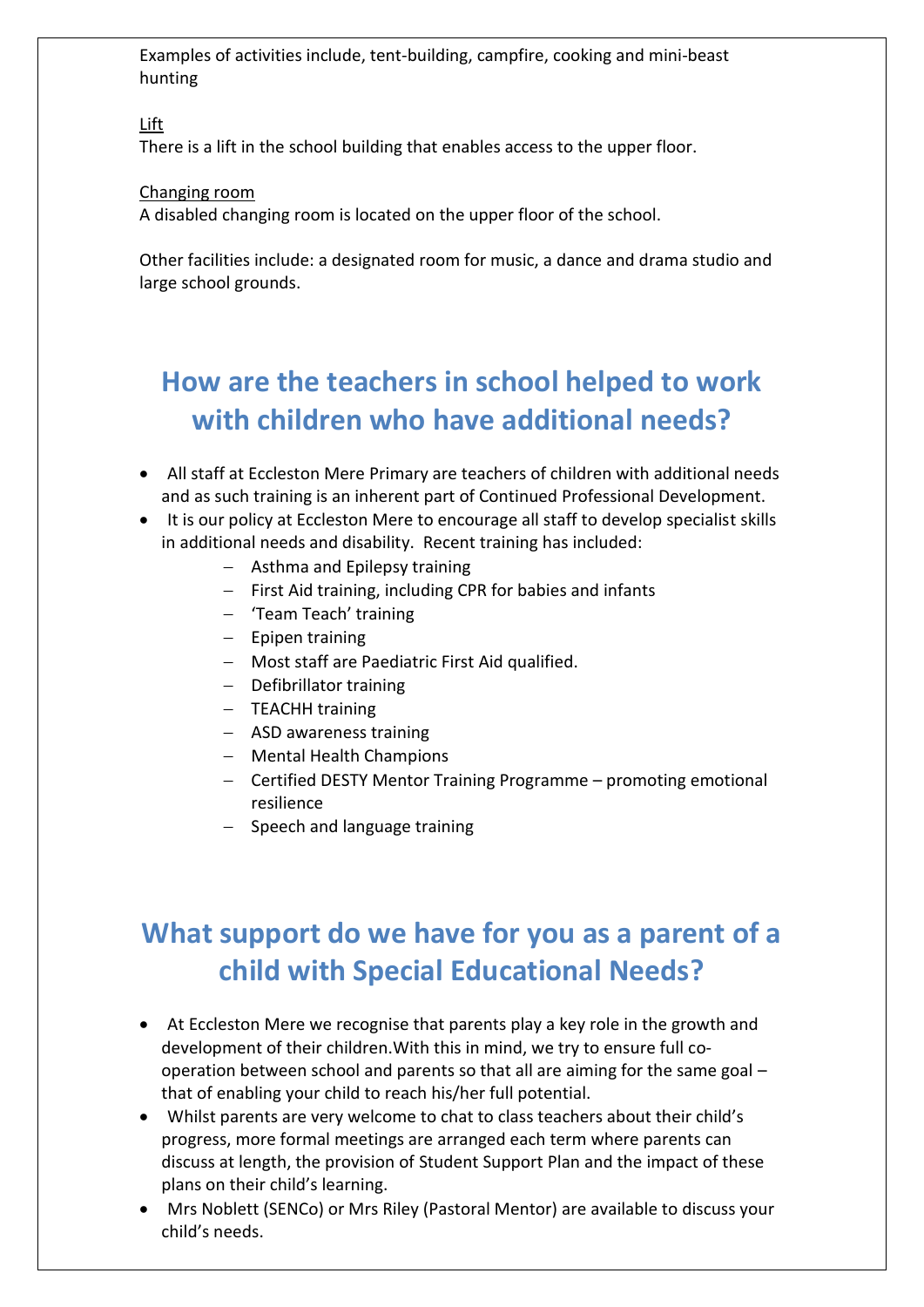- Support services if required, will be signposted to the parent.
- All information from outside professionals will be discussed with you, and with the person involved directly, or where this is not possible, in a report.
- Student Support Plans will be reviewed with your involvement each term.
- Homework will be adjusted as needed to your child's individual needs.

### **How will we support your child when they are moving to another class or leaving school?**

#### Moving classes

Class teachers will discuss your child and their needs in detail. All current assessment data and Student Support Plan will be transferred. They will also undertake transition work in the summer term.

#### Moving to another school (Y6 to Y7)

- Mrs Noblett (SENCo) will contact the SENCo of your child's next placement.
- A transition meeting will be arranged for you, and the SENCo from the next placement, to attend so that your child's needs can be discussed. A set of targets will be agreed and a plan put into place.
- Visits to the new school will be arranged for your child, should this be necessary.

#### Moving to another school

• The school SENCo will be contacted and all information relevant to your child's needs will be passed on. This will include all recent assessments and a copy of documentation.

### **What specialist services and expertise are available at our school?**

Many specialist services are accessed at our school. These include:

- Speech and Language Therapy (SALT)
- Physiotherapy
- Occupational Therapy
- Behaviour Improvement Team
- LASC (Language and Social Communication)
- EAL (English as an Additional Language)
- Learning Support Service (LSS)
- Educational Psychology
- CAMHS (Child, Adult Mental Health Services)
- School Nurse
- Pastoral Mentor